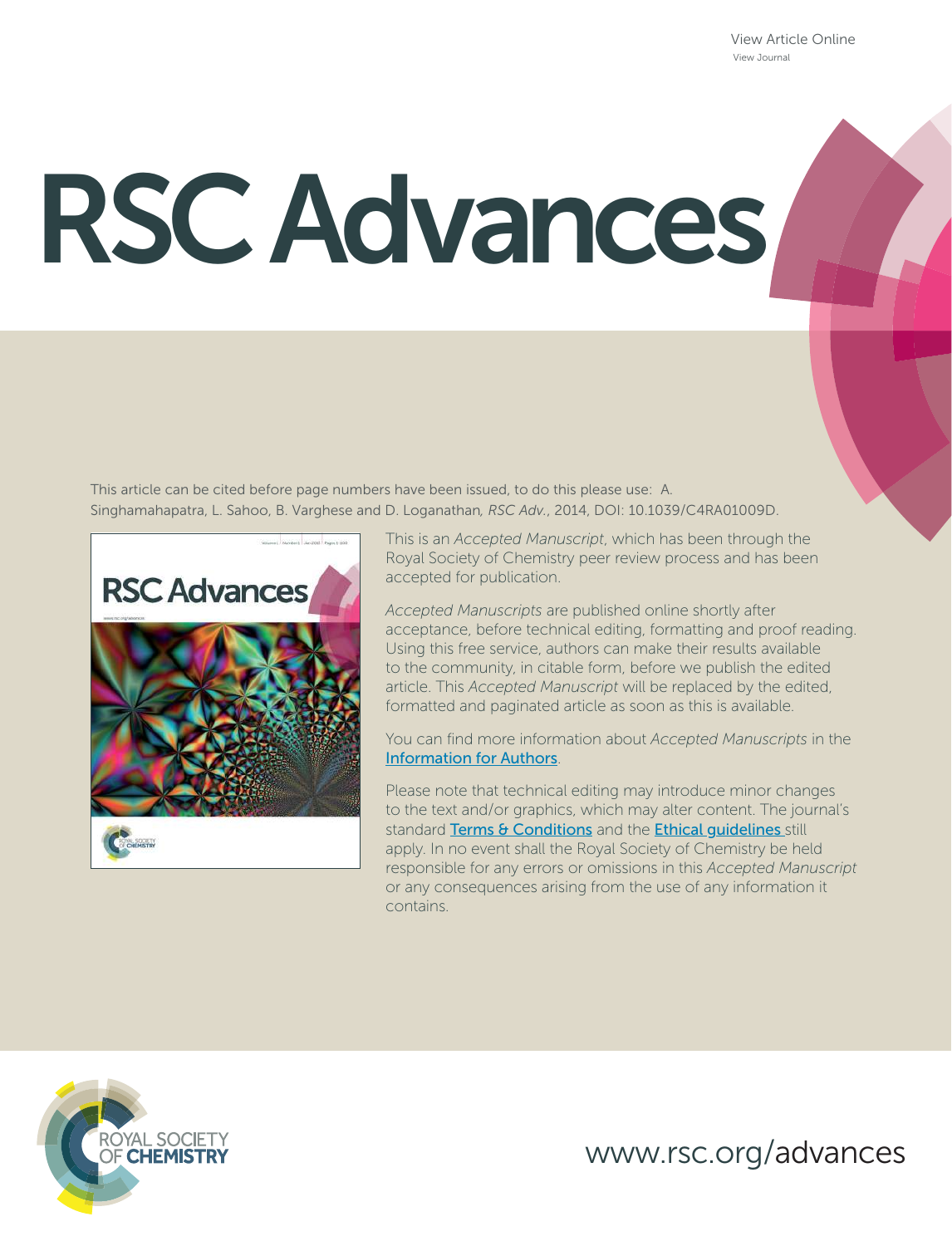# **Synthesis of Glycopeptoid Sulfonamides Diversifying**  *N***-glycopeptide Linkage Region Mimic**

Anadi Singhamahapatra,<sup>*a*\*</sup> Laxminarayan Sahoo,<sup>*a*</sup> Babu Varghese<sup>*b*</sup> and Duraikkannu Loganathan*<sup>a</sup>* †

> <sup>a</sup> Department of Chemistry, Indian Institute of Technology Madras, Chennai – 600036, India Email: [singhaindia@gmail.com](mailto:laxminarayanchem@gmail.com)

<sup>b</sup> Sophisticated Analytical Instrumentation Facility, Indian Institute of Technology Madras, Chennai- 600036, India

 $\bullet$  Correspondence: Anadi Singhamahapatra, Department of Chemistry, Indian Institute of Technology Madras, Chennai – 600036, India; Tel.: +91-44-22575221, +91-9884242732; Fax: 091-44-22570509; E-mail: [singhaindia@gmail.com](mailto:laxminarayanchem@gmail.com) 

Deceased on 9th February, 2013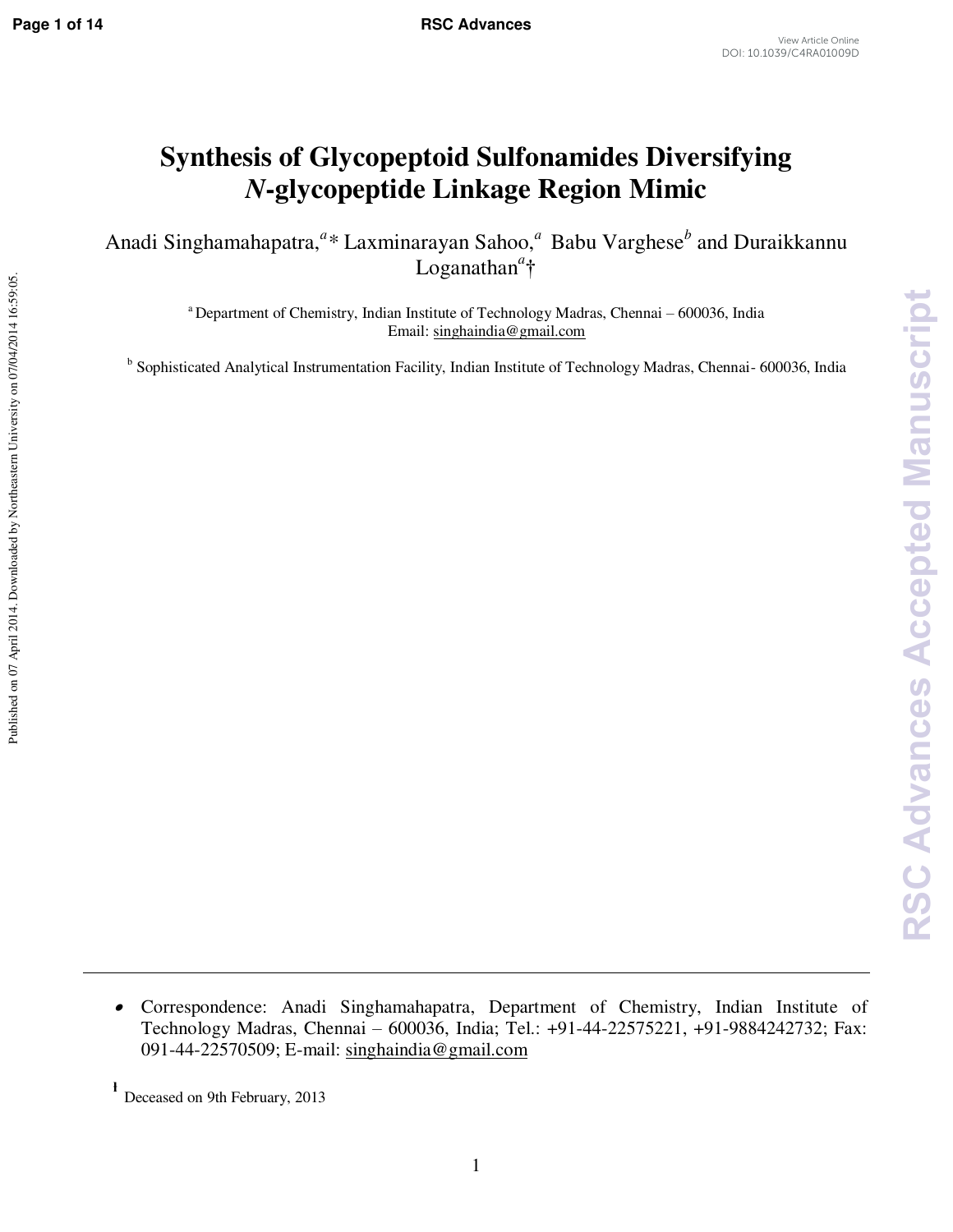**RSC Advances Accepted Manuscript** 

# **Graphical Abstract**



Replacing planar carboxamides with tetrahedral sulfonamides, glycopeptoid sulfonamides were synthesized with diverse conformations and ability to participate in non-covalent interactions.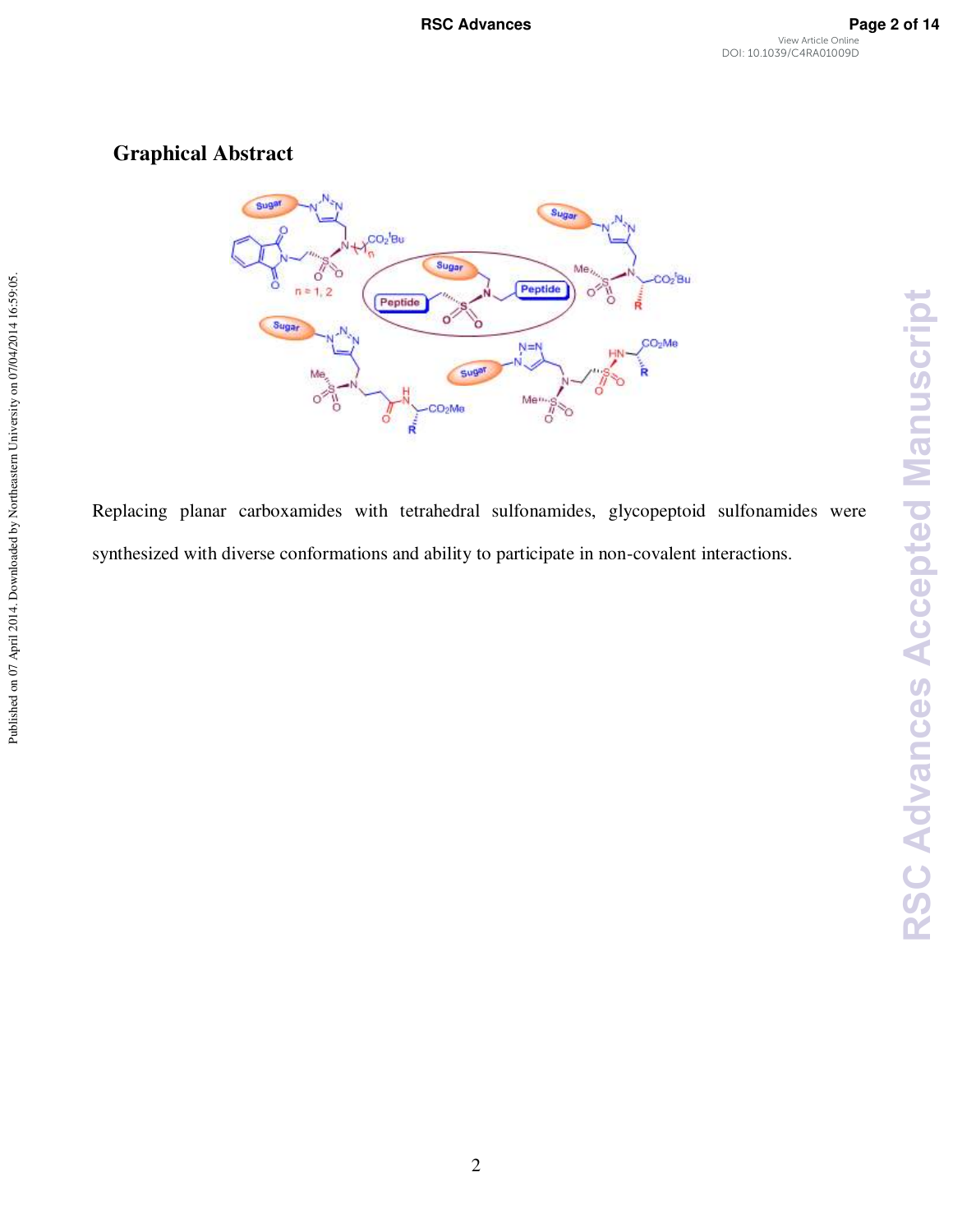**RSC Advances Accepted Manuscript** 

## **Abstract**

Replacing the planar carboxamides with tetrahedral sulfonamides in the glycopeptoid backbone, glycopeptoid sulfonamides were synthesized as *N*-glycopeptide mimic with diverse structures using β-peptoid, chiral amino acids and β-amide or β-sulfonamide linked amino acids with different functional groups. The sulfonamide group exists in different conformations and participates in C-H…O interactions.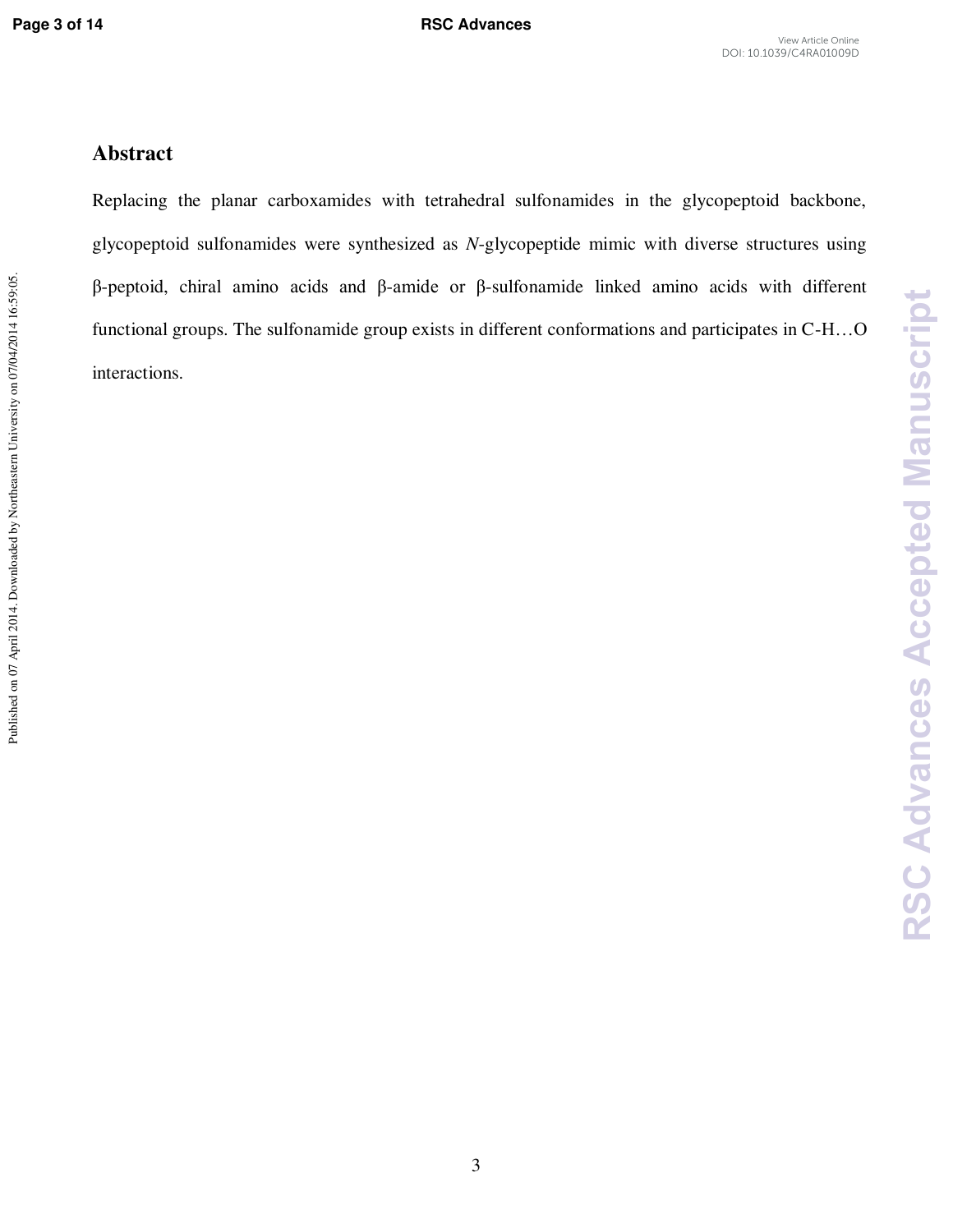**RSC Advances Accepted Manuscript** 

Glycosylation of proteins acts as a decisive factor in a range of biological processes including cell-cell recognition, cell growth regulation, cell differentiation, immunological response, metastasis and bacterial and viral infection.<sup>1</sup> As the natural glycoproteins suffer from poor proteolytic stability, low bioavailability and microheterogeneity, glycopeptide mimics were developed for targeted medical applications. Glycopeptoids are recent inclusion to this list.<sup>2</sup> Including synthesis of *clickable* glycopeptoid reported from our group<sup>3</sup> in recent literature, there are several reports on synthesis of glycopeptoids with diverse linkages and modifications in the peptoid backbone with rapidly growing interest in this area of research.<sup>4</sup> Sulfonamides are known as transition state analogs for the hydrolysis of amide bonds in peptide. Considering their importance in medicinal chemistry,<sup>5</sup> sulfonamides are used as replacement of carboxamides in peptidomimetics.<sup>6</sup> The present work includes synthesis of glycopeptoid sulfonamide building blocks by replacing the carboxamide group with sulfonamide in the peptoid backbone. The tetrahedral geometry of the sulfonamide group compared to planar carboxamides and the relatively low energy for the rotation around S-N bond may introduce unnatural conformations in the peptide backbone useful for their specific biological activities (Figure 1).



**Figure 1** Comparative conformation of glycopeptide, glycopeptoid and glycopeptoid sulfonamide Due to the absence of NH protons, amide groups in peptoid cannot participate as hydrogen bond donor but they can act as hydrogen bond acceptor. Compared to amides, sulfonamides having two oxygen atoms have better probability to act as hydrogen bond acceptor. Thus, this present work was initiated with the objective to diversify the conformation of peptoid backbone using more flexible sulfonamides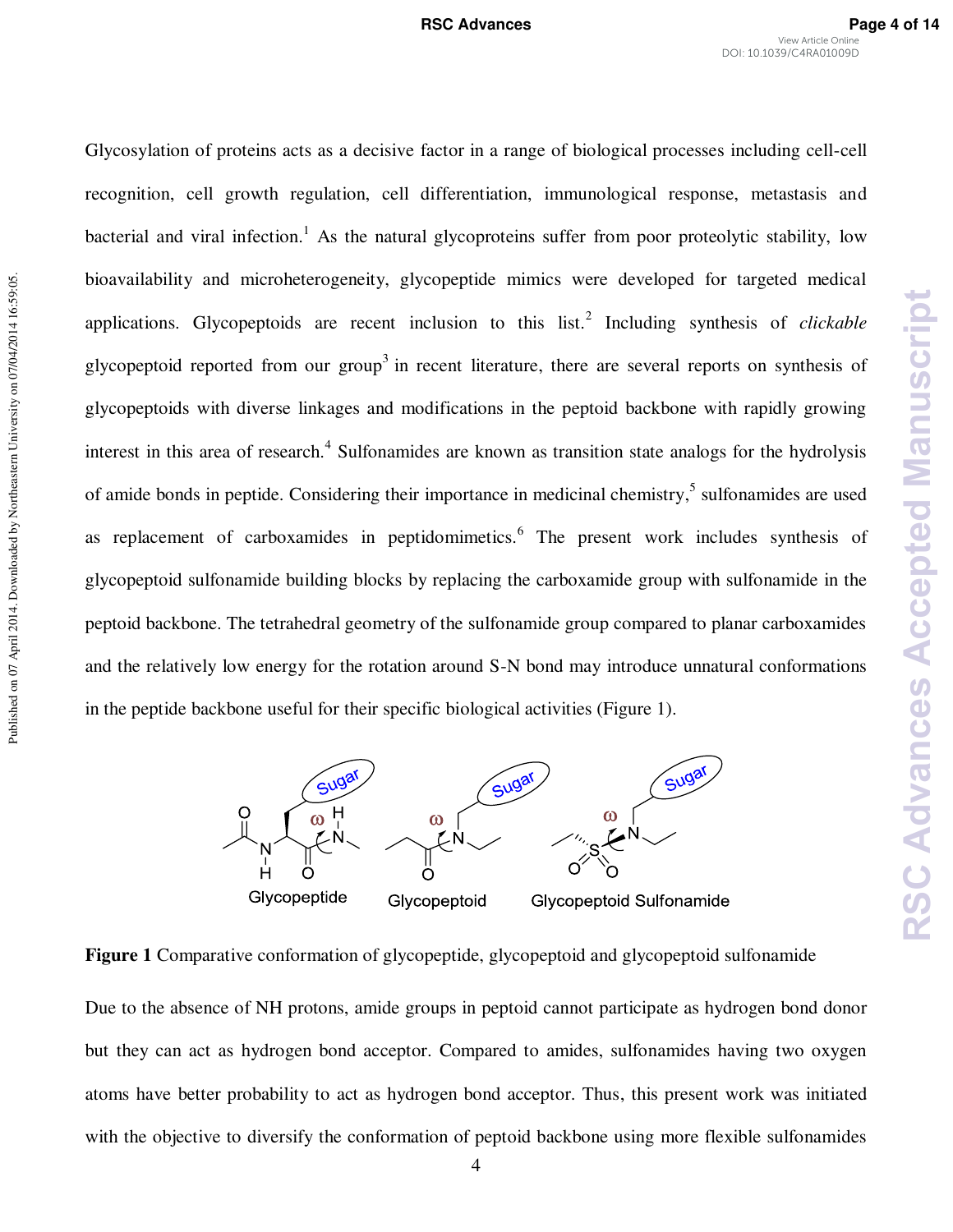Published on 07 April 2014. Downloaded by Northeastern University on 07/04/2014 16:59:05.

### **Page 5 of 14 RSC Advances**

with enhanced ability to participate in non-covalent interactions with other biomolecules for biomedical applications.

Propargyl amine was alkylated with *tert*-butyl bromoacetate (1 equiv.) in presence of  $K_2CO_3$  (2 equiv.) as the base followed by reaction of the secondary amine synthesized with 2-chloroethanesulfonyl chloride (1.2 equiv.) in presence of diisopropylethylamine (2 equiv.) as the base (Scheme 1) to give *N*-propargylated vinylsulfonamide (**1**). The synthesis of other isomer of *N*-propargylated vinylsulfonamide (**2**) was done by Michael addition of propargyl amine on *tert*-butyl acrylate followed by reaction with 2-chloroethanesulfonyl chloride (1.2 equiv.) in presence of diisopropylethylamine (2 equiv.) as the base (Scheme 1).



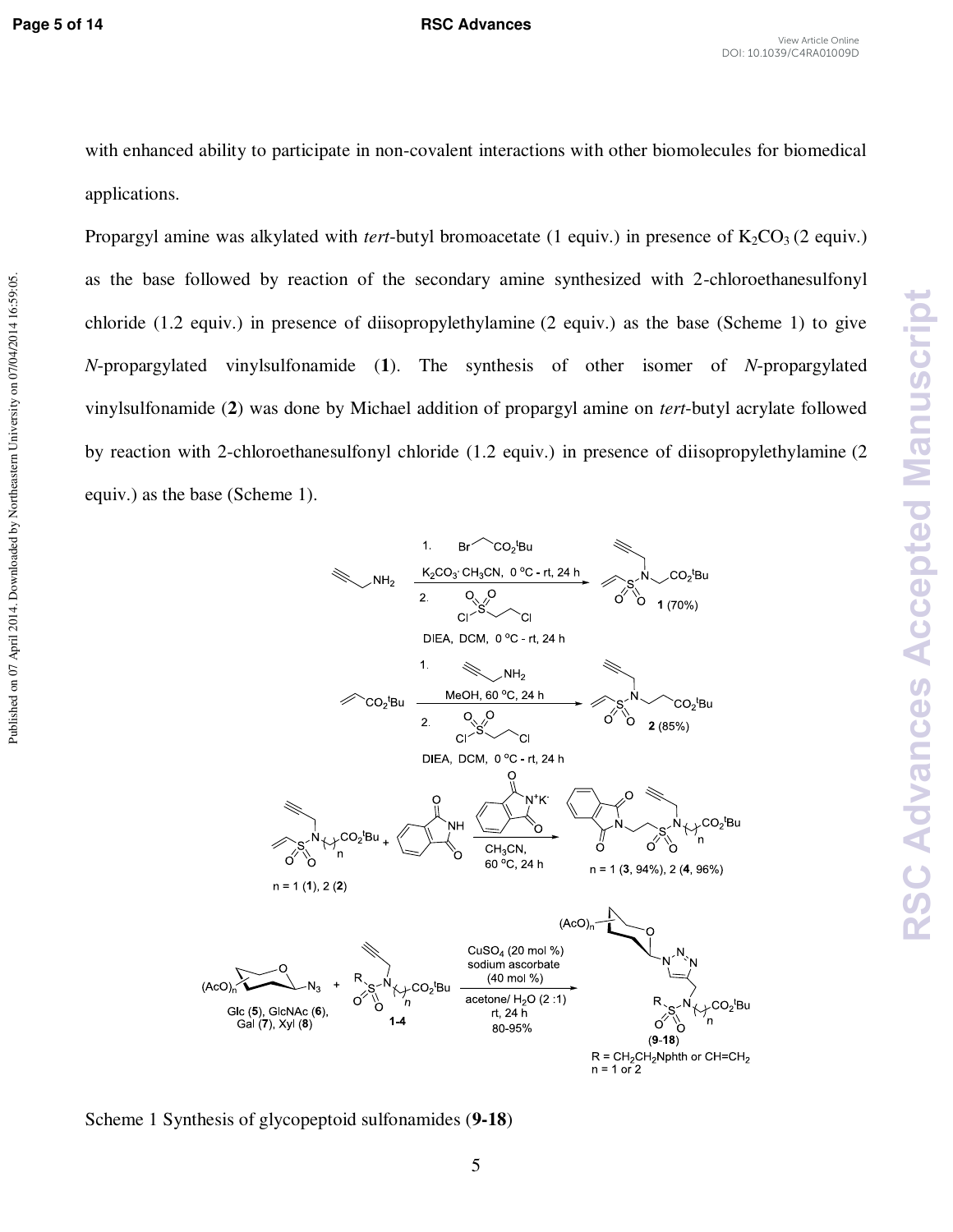**RSC Advances Accepted Manuscript** 

Compound **1** and **2** were converted to the *N*-phthalimide protected derivatives **3** and **4** respectively by Michael addition of phthalimide (1 equiv.) in presence of potassium phthalimide (20 mol%) as the base (Scheme 1). The *N*-propargylated sulfonamides (**1-4**) were reacted with per-*O*-acetylated β-Dglycopyranosyl azides<sup>7</sup> derived from D-glucose (**5**), 2-acetamido-2-deoxy-D-glucose (**6**), D-galactose (**7**) and D-xylose  $(8)$  in presence of Cu(I) as the catalyst<sup>8</sup> (Scheme 1) which was generated *in situ* by reaction of copper sulfate (20 mol%) and sodium ascorbate (40 mol%) to give a series of triazole-linked glycopeptoid sulfonamides with systematic variation in the glycan and the peptoid part (Table 1). Analytically pure sample of all the compounds were obtained in excellent yields after column purification.

| Table 1 Synthesis of glycopeptoid sulfonamides (9-18) |  |  |  |
|-------------------------------------------------------|--|--|--|
|-------------------------------------------------------|--|--|--|

| Sl. No.        | Azide | Alkyne                  | Product                                                                                                      | Yield $(\%)$ |
|----------------|-------|-------------------------|--------------------------------------------------------------------------------------------------------------|--------------|
| $\mathbf{1}$   | 5     | $\mathbf{1}$            | .OAc<br>٠O<br>$N = N$<br>AcO<br><b>OAc</b><br>$CO2$ tBu<br>$\boldsymbol{9}$<br>O                             | 90           |
| $\overline{2}$ | 5     | $\boldsymbol{2}$        | $\overline{<}^{\text{OAc}}_{-Q}$<br>$N \approx N$<br>AcO<br><b>OAc</b><br>10<br>$CO2$ tBu<br>Ő<br>C          | 92           |
| 3              | 5     | $\mathbf{3}$            | $\sqrt{OAc}$ <sub>O</sub><br>$N = N$<br>Aco <sup>C</sup><br>$CO2$ tBu<br>OAc<br>$\circ$<br>∩<br>ő<br>11<br>ö | 95           |
| $\overline{4}$ | 5     | $\overline{\mathbf{4}}$ | OAC<br>∩<br>ACO<br>$N = N$<br>OAC<br>$CO2$ tBu<br>O<br>$\overline{0}$<br>Ω<br>$N-$<br>12<br>ő                | 92           |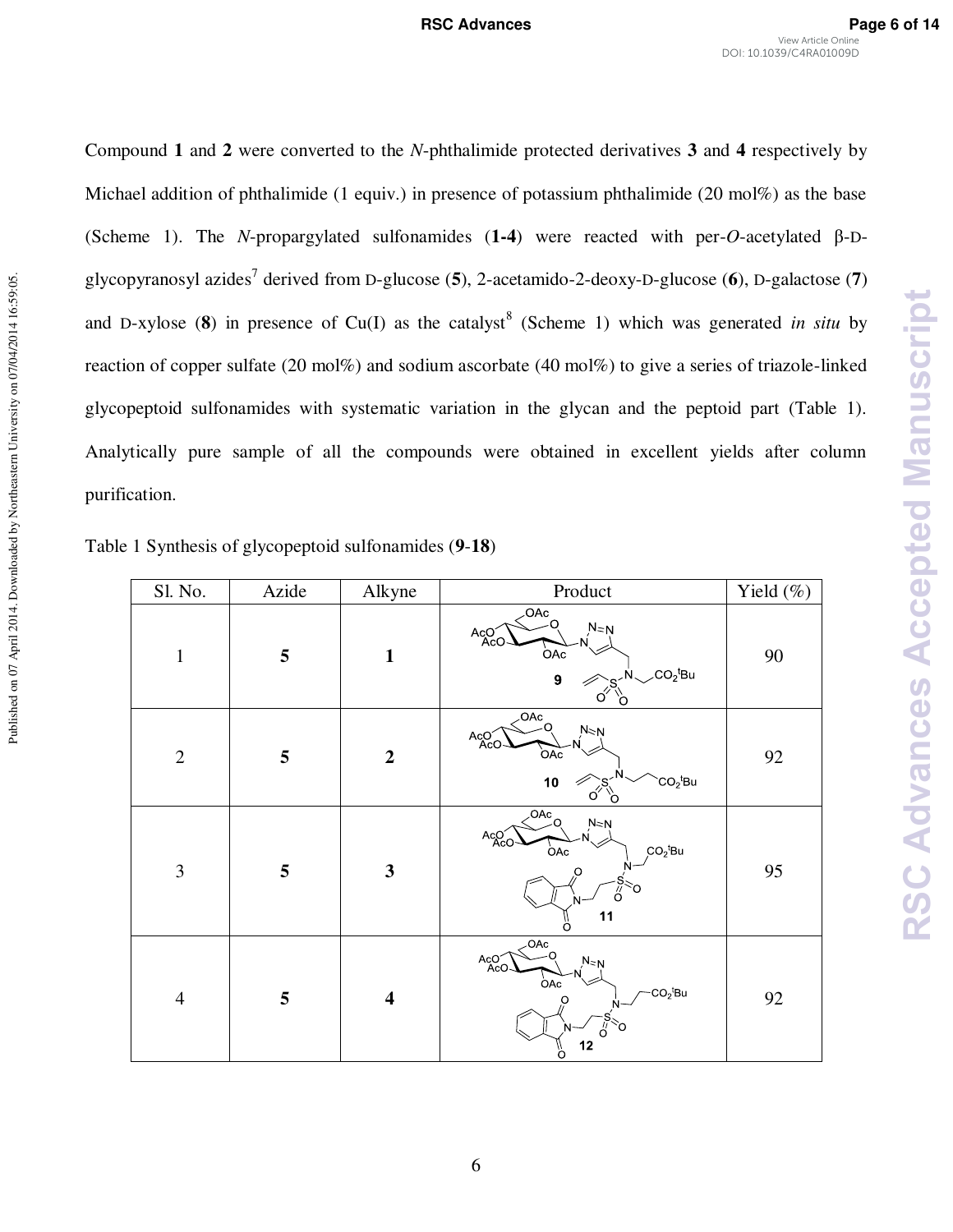Published on 07 April 2014. Downloaded by Northeastern University on 07/04/2014 16:59:05.

| 5                | 6                       | $\mathbf{3}$            | $\overset{OAC}{\longrightarrow}$<br>A <sub>8</sub> <sup>O</sup><br>$N:N$<br>$N \times N$<br>$\sqrt{\frac{1}{6}}$ CO <sub>2</sub> <sup>t</sup> Bu<br>13<br>$\int_{0}^{\pi}$ | 85       |
|------------------|-------------------------|-------------------------|----------------------------------------------------------------------------------------------------------------------------------------------------------------------------|----------|
| 6                | 6                       | $\overline{\mathbf{4}}$ | $\overline{OAC}$<br>$N = N$<br>AcO<br>$-CO_2$ tBu<br>NHAc<br>$\overline{a}$<br>o≍o<br>14<br>O                                                                              | $80\,$   |
| $\boldsymbol{7}$ | $\overline{\mathbf{7}}$ | $\mathbf{3}$            | $\overline{OACOAC}$<br>$N = N$<br>AcO<br>$\overrightarrow{OAC}$<br>$CO2$ tBu<br>$\overline{a}$<br>N<br>15<br>O                                                             | 94       |
| 8                | $\overline{7}$          | $\overline{\mathbf{4}}$ | $\overline{OACOAC}$<br>$N \ge N$<br>AcO<br>OAc<br>$CO2$ tBu<br>$\overline{Q}$<br>$\sigma$<br>`o<br>N-<br>16<br>%                                                           | 92       |
| 9                | 8                       | $\overline{\mathbf{3}}$ | $N=N$<br>Aco<br>$\overline{OAC}$<br>$CO2$ tBu<br>$\overline{O}$<br>$\frac{-s}{0}$ $\infty$<br>N-<br>17<br>\¦<br>O                                                          | $\bf 87$ |
| $10\,$           | ${\bf 8}$               | $\overline{\mathbf{4}}$ | Q<br>ACO<br>$N = N$<br>OAC<br>$\cdot$ CO <sub>2</sub> <sup>t</sup> Bu<br>$\overline{Q}$<br>N-<br>ő<br>18                                                                   | 90       |

The structural diversity was further explored with synthesis of triazole-linked glycopeptoid sulfonamides (**31**-**34**) with chiral amino acids such as L-valine (**19**), L-pheylalanine (**20**), D-pheylalanine (**21**) and L-isoleucine (**22**). The acid group of the amino acids (**19**-**22**) was protected as methyl ester by reaction with methanol and thionyl chloride (2 equiv.) followed by conversion of the amine to methane sulfonamide by reaction with methanesulfonyl chloride (1.2 equiv.) in presence of diisopropylethylamine (2 equiv.) as the base (Scheme 2). *N*-alkylation of methane sulfonamides of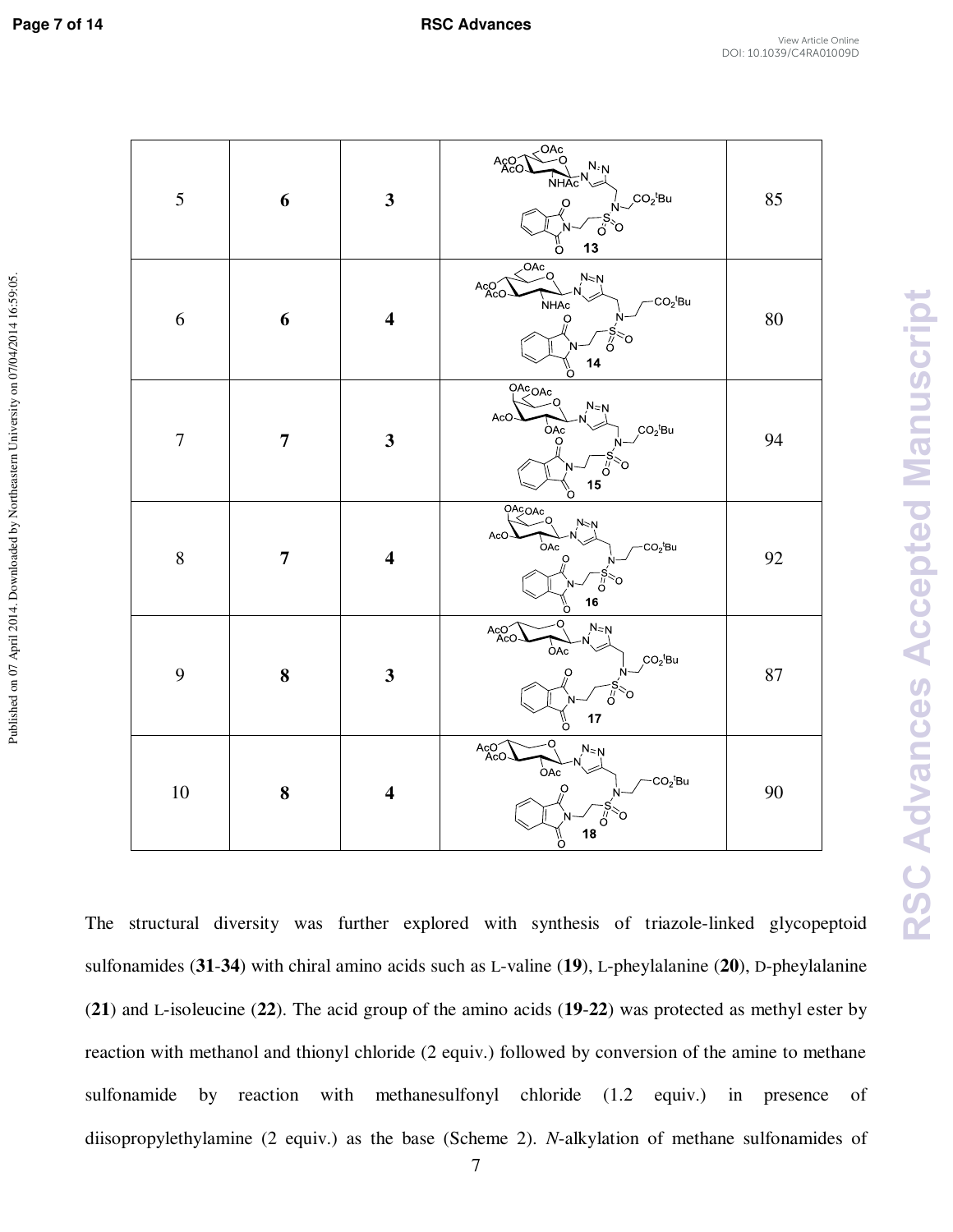amino acids (**23**-**26**) using propargyl bromide (1.2 equiv.) in presence of potassium carbonate (2 equiv.) as the base gave the *N*-propargylated sulfonamides of amino acids (**27**-**30**). These alkyne functionalized peptoid sulfonamides derived from amino acids (**27**-**30**) were reacted with 2,3,4,6-tetra-*O*-acetylated-β-D-glucopyranosyl azide (**5**) in prsence of Cu(I) as the catalyst to give triazole-linked *N-*glycopeptoid sulfonamides (**31**-**34**) in excellent yields after column purification (Scheme 2).



Published on 07 April 2014. Downloaded by Northeastern University on 07/04/2014 16:59:05.

Published on 07 April 2014. Downloaded by Northeastern University on 07/04/2014 16:59:05.

Scheme 2 Synthesis of triazole-linked *N-*glycopeptoid sulfonamides with chiral amino acids (**31**-**34**)

The versatility of this methodology was further extended to synthesis of glycopeptoid sulfonamides with β-amide (**37**) and β-sulfonamide (**40**) linked L-valine (Scheme 3).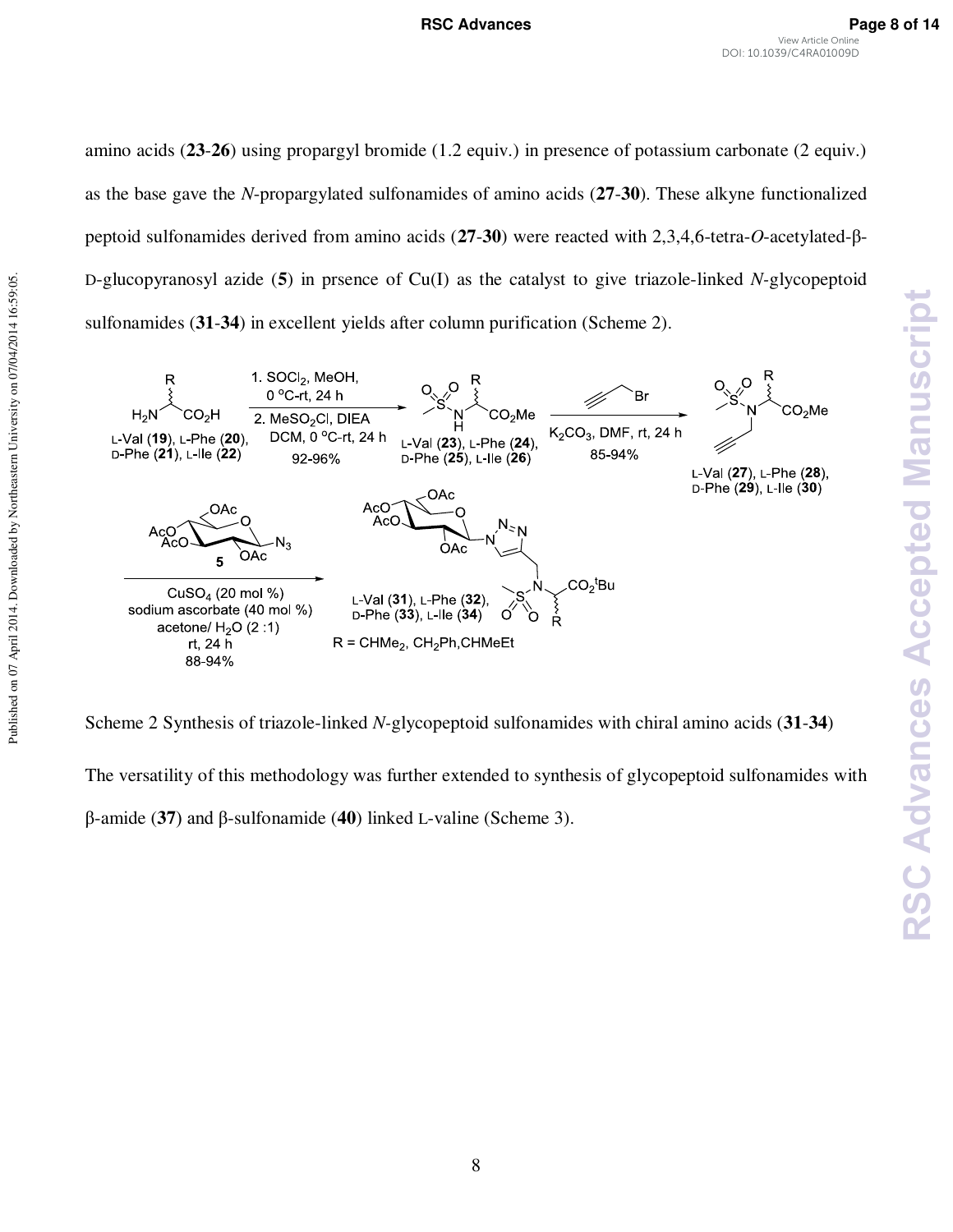Published on 07 April 2014. Downloaded by Northeastern University on 07/04/2014 16:59:05.



Scheme 3 Synthesis of glycopeptoid sulfonamides with β-amide and β-sulfonamide linked L-valine (**37** & **40**)

The amino group of the methyl ester protected amino acid was converted to either acrylamide (**35**) or vinyl sulphonamide (**38**) by reaction with acryloyl chloride or 2-chloroethanesulfonyl chloride respectively (Scheme 3). Michael addition of propargyl amine to acrylamide (**35**) or vinyl sulfonamide (**38**) followed by reaction with methalesulfonyl chloride (1.2 equiv.) in presence of diisopropylethylamine (2 equiv.) as the base gave compound **36** and **39** respectively. Cu(I) catalyzed *click* reaction of *N*-propargylated sulfonamides (**36** and **39**) with per-*O*-acetylated glucopyranosyl azide (**5**) gave triazole-linked glycopeptoid sulfonamides with β-amide (**37**) and β-sulfonamide (**40**) linked Lvaline (Scheme 3).

X-ray structural study of *N*-propargylated sulfoamides (**3**, **4**, **28** and **29**) showed in all the molecules the nitrogen atom of sulfonamide has almost planner geometry and the sulfur atom has tetrahedral geometry (Figure 2).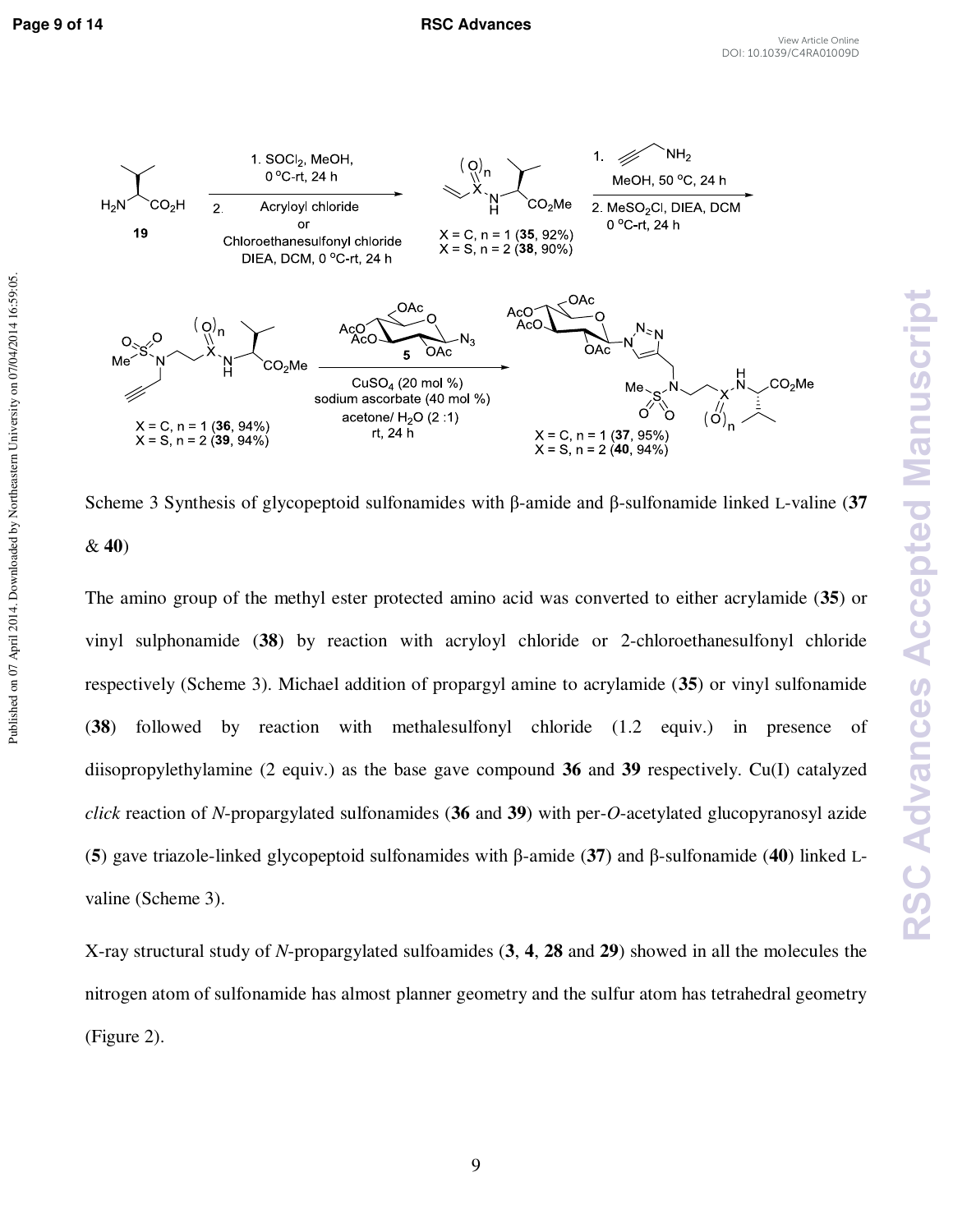

Figure 2 Crystal structures of *N*-propargylated sulfonamides (**3**, **4**, **28** and **29**)

Published on 07 April 2014. Downloaded by Northeastern University on 07/04/2014 16:59:05.

The torsion angle ( $\omega$ ) of the sulfonamide backbone have values  $-103.60^\circ$ ,  $75.25^\circ$ ,  $89.85^\circ$  and  $-90.23^\circ$ respectively for compound **3**, **4**, **28** and **29** (Figure 3). The presence of an extra methylene group in compound **4** introduces extra torsion angle (N2-C14-C15-C16) with the value of -177.34˚. For sulfonamides derived from chiral amino acids (**28** and **29**), the side chain of the amino acid (benzyl group) and the propargyl substituent on sulfonamide nitrogen has torsion angle -65.15˚ and 64.80˚ respectively for compound **28** and **29**. In addition to their diversity in conformation, these molecules differ in their ability to participate in non-covalent interactions. Due to absence of NH proton the sulfonamide group cannot participate in regular hydrogen bonds but the oxygen atoms of the sulfonamide participate in C-H…O interactions. In compound **3** one oxygen atom of sulfonamide participate in C-H…O interaction with aromatic C-H proton of *N*-phthalimide group whereas the other oxygen participate in two C-H…O interactions with two C-H protons of *tert*-butyl groups. One of the sulfonamide oxygens in compound **4** participates in C-H…O interaction with alkyne proton of the propargyl group. In the crystal structure of compound **28** and **29**, one oxygen of the sulfonamide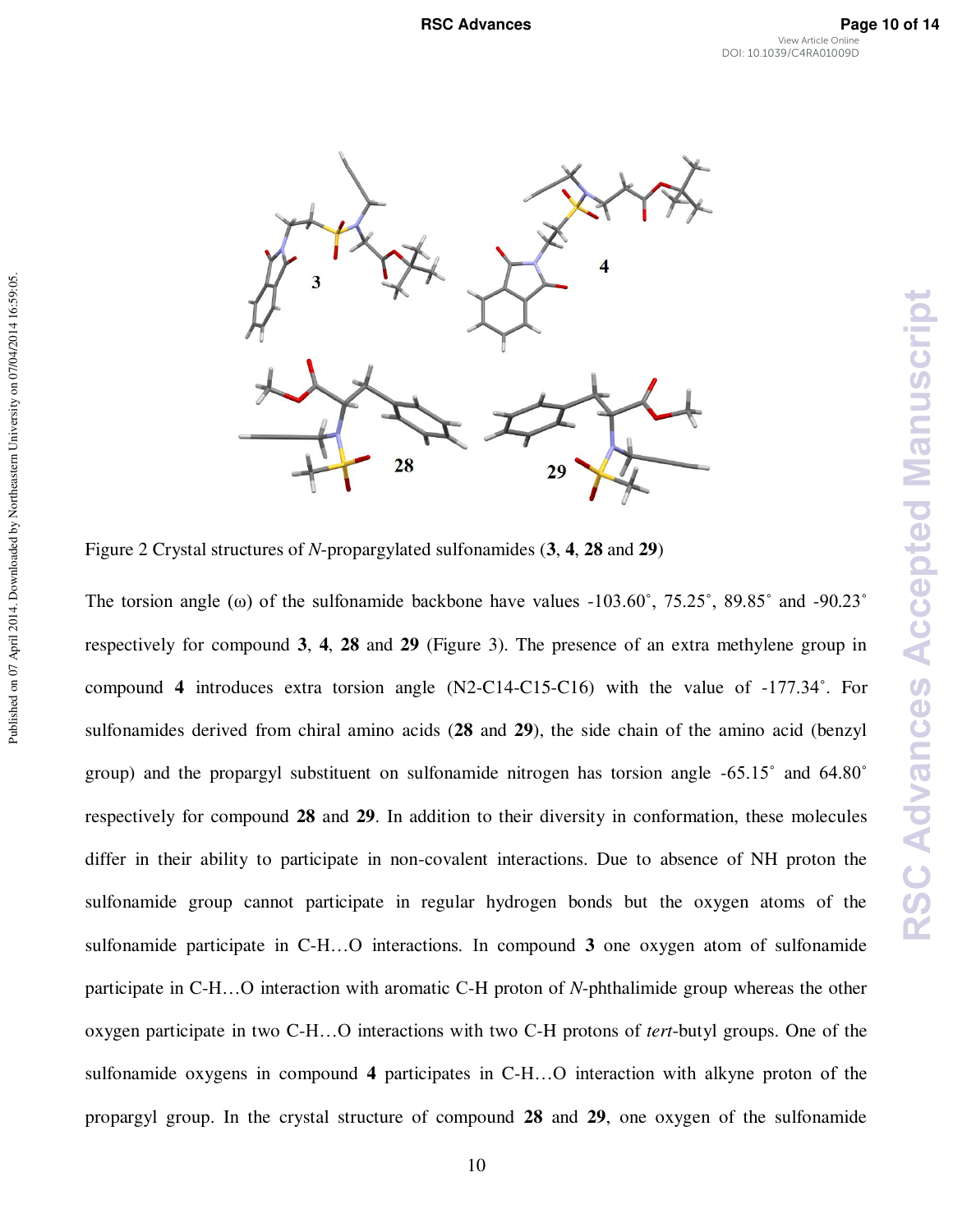Published on 07 April 2014. Downloaded by Northeastern University on 07/04/2014 16:59:05.

participates in C-H…O interaction with the alkyne proton of the propargyl group whereas the other oxygen participates in C-H…O interaction with one of the methylene protons of the propargyl group (Figure 3).





Figure 3 Comparative torsion angles and C-H…O interactions in the crystal structures of *N*-propargylated sulfonamides (**3**, **4**, **28** and **29**)

To summarize, a series of triazole-linked glycopeptoid sulfonamides were synthesized with diverse structures involving simple synthetic methodology using Cu(I) catalyzed *click* reaction with high yield. Unlike carboxamide based peptoids, the  ${}^{1}H$  and  ${}^{13}C$  NMR spectra of these sulfonamide containing peptoids did not show the existence of *cis*-*trans* isomers. The triazole protons in all the compounds appeared as singlet in  ${}^{1}H$  NMR spectrum. The X-ray structural study of *N*-propargylated sulfonamides (**3, 4, 28** and **29**) showed variation of torsion angles with small modifications in the structure which proves the conformational flexibility of peptoid sulfonamide backbone. The oxygen atoms of the sulfonamide group participated in C-H…O interactions which vary significantly with changes in the structure. In addition to that the triazole rings which are in close proximity of sulfonamides in triazole-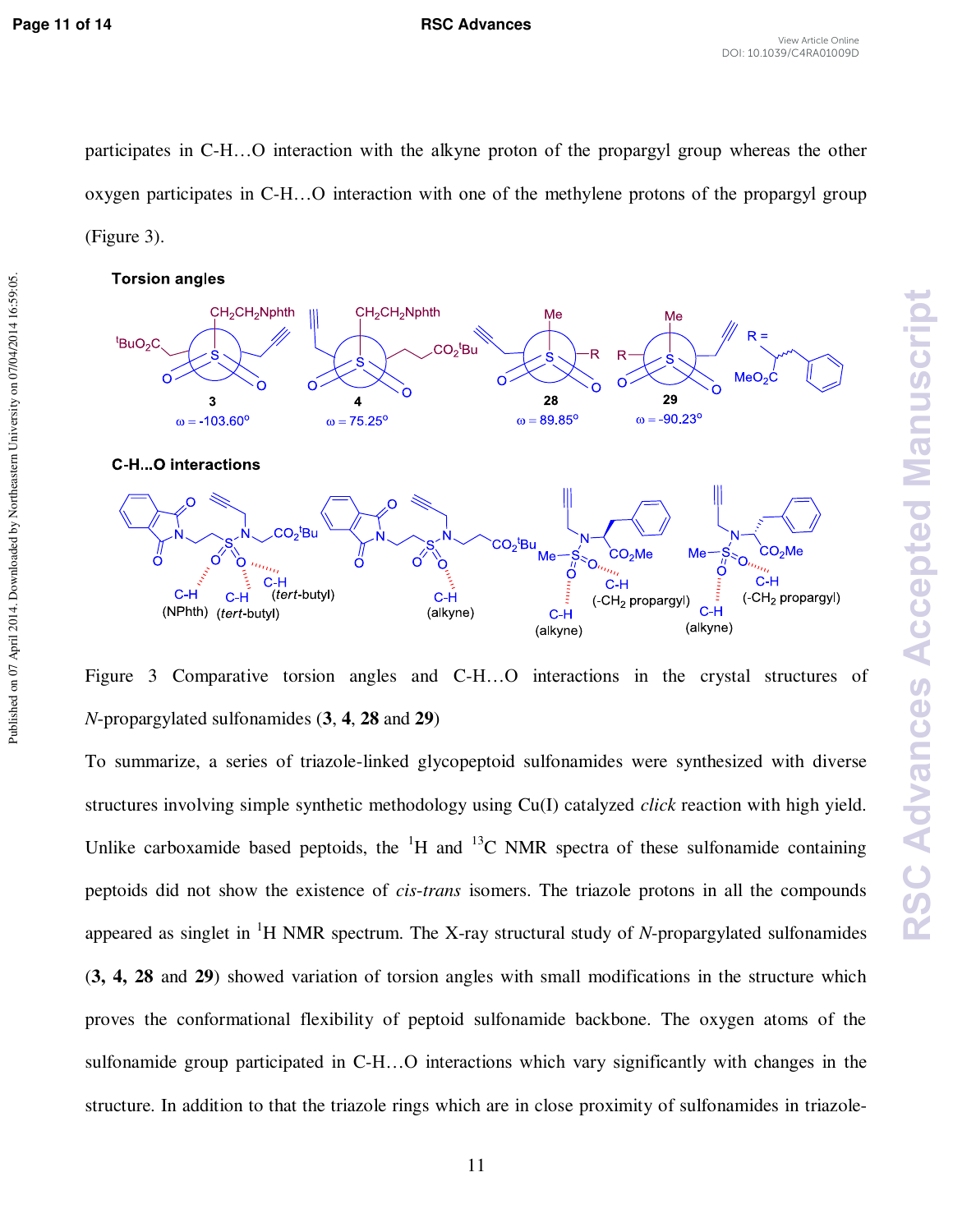linked glycopeptoid sulfonamides, may also participate in non-covalent interactions (H-bonds and C-H...O interactions). The ability to participate in these types of interactions will help the molecules to interact with target biomolecules for bio-medical applications. The *tert*-butyl ester and phthalimide protected glycopeptoid sulfonamides (**11**-**18**) can be used for synthesis of large peptides following selective deprotection of the ester or *N*-phthalimide groups. These methodologies can be further extended for the synthesis of larger glycopeptoid sulfonamides which may introduce unusual conformation in the peptide backbone and improve their pharmacokinetic properties. Thus in conclusion, it can be said that a plethora of sequence space using glycopeptoid sulfonamides with myriad structures, varied conformations and huge potential to be used for medical application are yet to be explored in the area of peptidomimetics.

## **Acknowledgment:**

The authors thank Indian Institute of Technology Madras for instrumental facilities. AS is thankful to the Council of Scientific and Industrial Research (CSIR), New Delhi for the award of Senior Research Fellowship. LNS is thankful to University Grants Commission (UGC), New Delhi for the award of Senior Research Fellowship. The authors are thankful to Prof. S. Sankararaman, Department of Chemistry, Indian Institute of Technology Madras and Dr. Satyanarayan Sahoo, Department of Chemistry, Berhampur University for their valuable inputs during the manuscript preparation.

## **Notes and references**

<sup>a</sup> Department of Chemistry, Indian Institute of Technology Madras, Chennai-600036, India. Tel.: +91-44-22575221, +91-9884242732; Fax: 091-44-22570509; *Email: [singhaindia@gmail.com](mailto:singhaindia@gmail.com)*

*b Sophisticated Analytical Instrumentation Facility, Indian Institute of Technology Madras, Chennai-600036, India*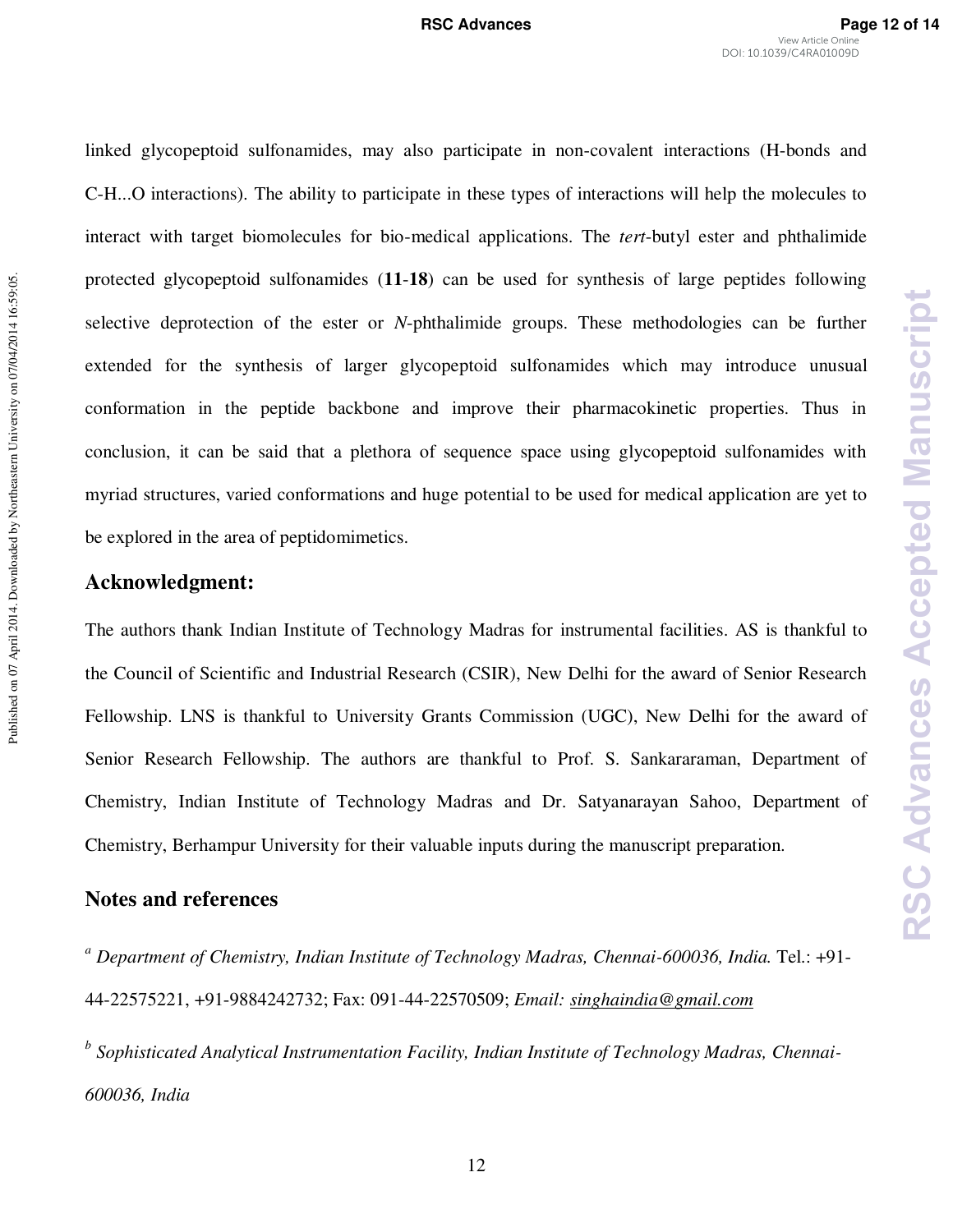**RSC Advances Accepted Manuscript** 

† Deceased on 9th February, 2013

**Electronic Supplementary Information** (ESI) available: [Experimental procedure, spectral data (<sup>1</sup>H) and <sup>13</sup>C NMR), X-ray data and CIF files of selected compounds; CCDC deposition numbers CCDC 968919, CCDC 968920, CCDC 969104 and CCDC 969105]. See DOI: 10.1039/c000000x/

1. S. C. Hubberd and R. J. Ivatt, *Annu. Rev. Biochem.* 1981, *50*, 555; A. Helenius and M. Aebi, *Science*

2001, *291*, 2364; P. M. Rudd, T. Elliot, P. Cresswell, I. A. Wilson and R. A. Dwek, *Science* 2001, *291*,

2370; B. Imperiali, *Acc. Chem. Res.* 1997, *30*, 452; B. Imperiali and S. E. O'Connor, *Curr. Opin. Chem.* 

*Biol.* 1999, *3*, 643; T. Buskas, S. Ingale and G. J. Boons, *Glycobiology* 2006, *16*, 113R; A. Varki,

*Glycobiology* 1993, *3*, 97; C. R. Bertozzi and L. L. Kiessling, *Science* 2001, *291*, 2357.

2. U. K. Saha, and R. Roy, *Tetrahedron Lett.* 1995, *36*, 3635.

3. A. Singhamahapatra, L. Sahoo and D. Loganathan, *J. Org. Chem.* 2013, *78*, 10329.

4. H. Yuasa, Y. Kamata, S. Kurono and H. Hashimoto, *Bioorg. Med. Chem. Lett.* 1998, *8*, 2139; M. A. Dechantsreiter, F. Burkhart and H. Kessler, *Tetrahedron Lett.* 1998, *39*, 253; K. Burger, C. Boettcher, G. Radics and L. Hennig, *Tetrahedron Lett.* 2001, *42*, 3061; A. S. Norgren, C. Budke, Z. Majer, C. Heggemann, T. Koop and N. Sewald, *Synthesis* 2009, *3*, 488; D. Comegna and F. D. Riccardis, *Org. Lett.* 2009, *11*, 3898; S. Jiwon, N. Michaelian, S. C. Owens, S. T. Dashner, A. J. Wong, A. E. Barron and M. R. Carrasco, *Org. Lett*. 2009, *11*, 5210; S. N. Khan, A. Kim, R. H. Grubbs and Y. U. Kwon, *Org. Lett*. 2012, *14*, 2952; H. O. Ham, S. H. Park, J. W. Kurutz, I. G. Szleifer and P. B. Messersmith, *J. Am. Chem. Soc.* 2013, *135*, 13015.

5. C. T. Supuran and A. Scozzafava, *Med. Res. Rev*. 2003, *23*, 535; T. H. Maren, *Annu. Rev. Pharmacol. Toxicol.* 1976, *16*, 309.